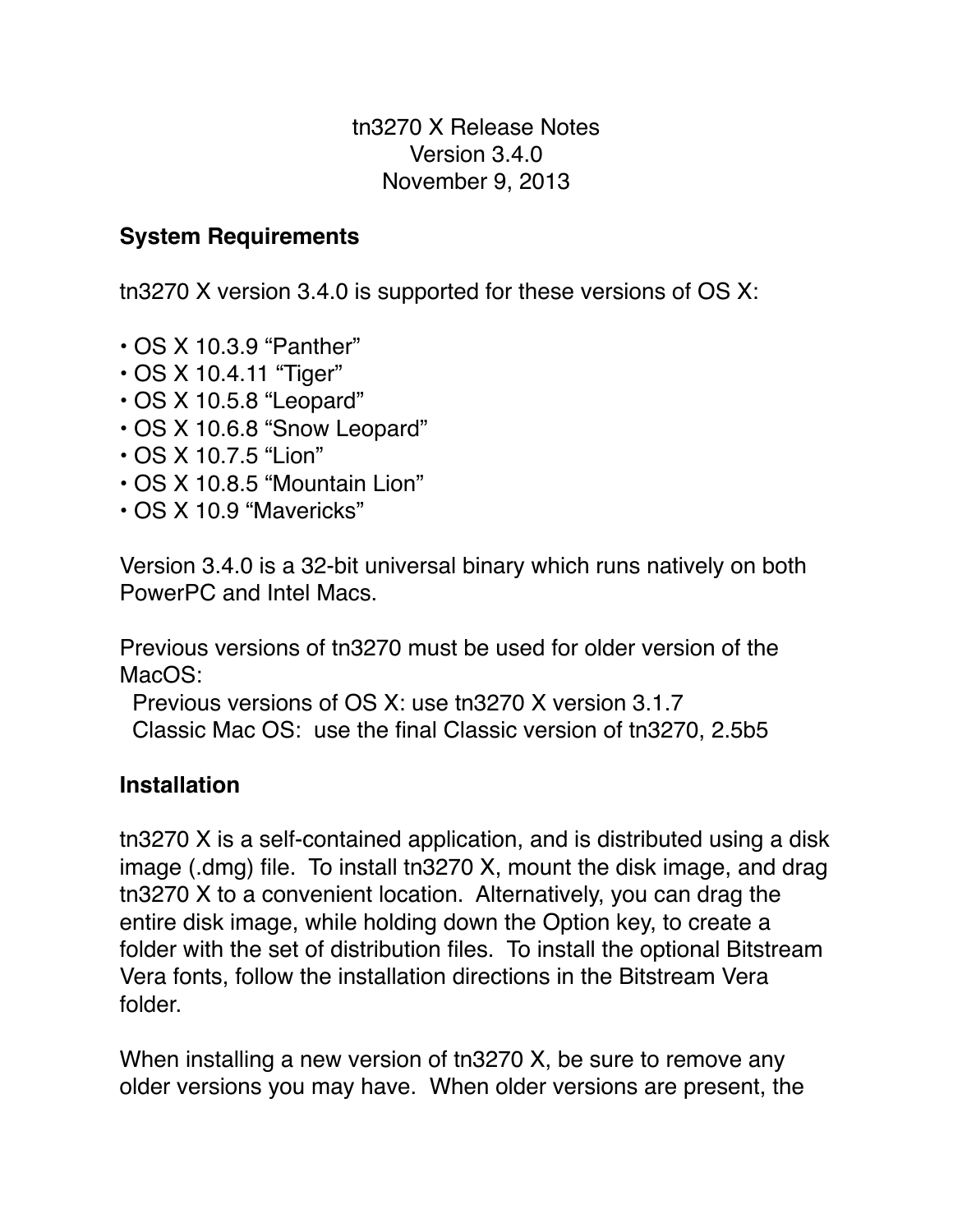Finder may launch one of them instead of the latest version. If you want to save older versions on your hard drive, keep then in a form which is not executable. For example, save the .dmg files the older versions were distributed on, use Disk Utility to create your own .dmg files, or compress the older executables.

### **Major New Features in Version 3.4**

- Support for OS X 10.9 Mavericks
- Experimental support for the tn3270e protocol
- Experimental support for SSL client certificates

## **Major New Features in Version 3.3**

- Universal binary version
- New (fixed) beep sound code
- New icons

### **Major New Features in Version 3.2**

- Support for Kerberos 4 and Kerberos 5 authentication and encryption
- Support for negotiated SSL using the Telnet Start TLS option

### **Major New Features in Version 3.1**

- SSL support (enabled under "Special" in the "New Session" dialog)
- Support for the standard "Get URL" Apple Event This allows tn3270 X to be used as a helper application for "tn3270://" and "telnet://" URLs.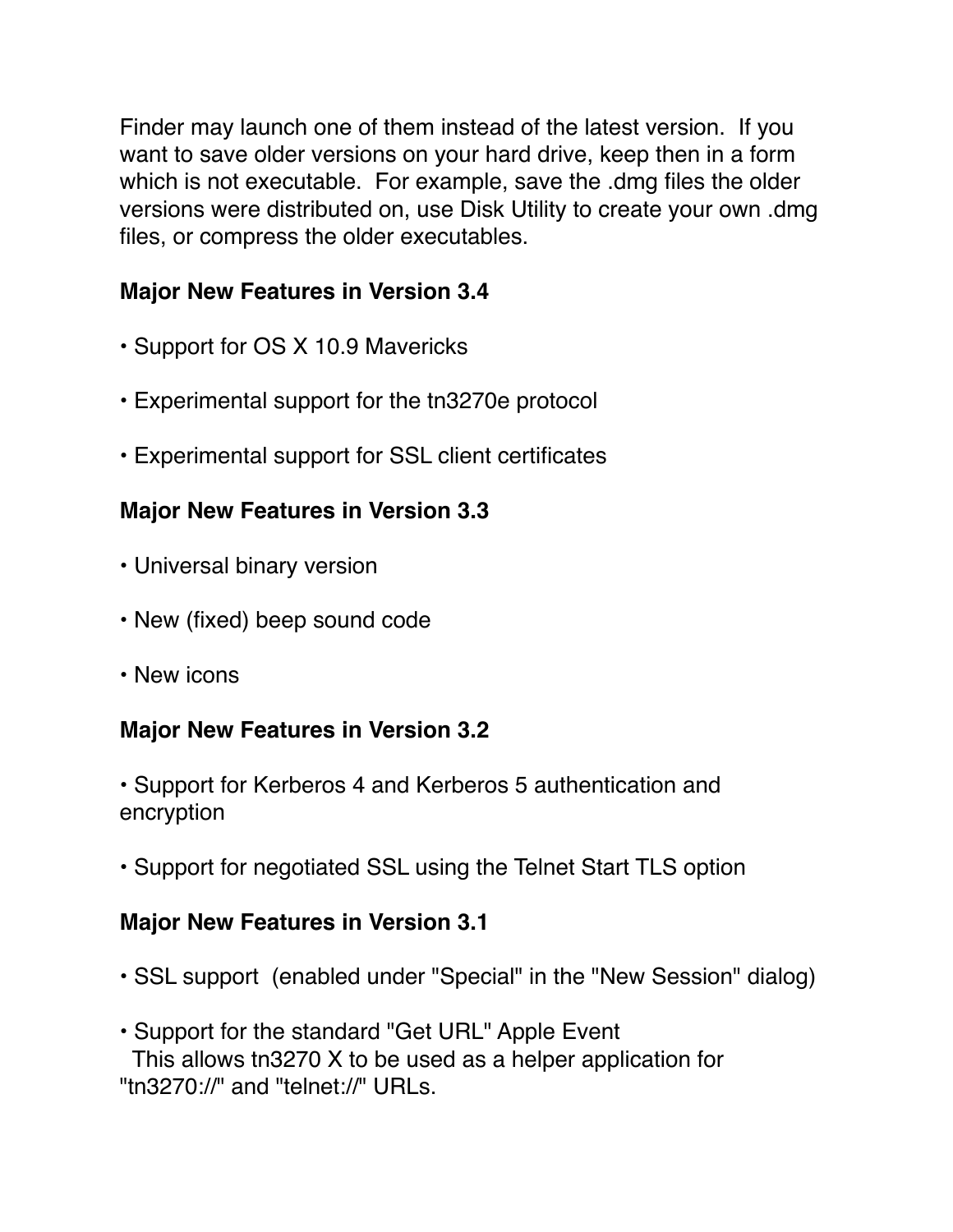• Support for additional fonts and sizes besides the built-in ones

# **Notes for Release 3.4**

Version 3.4 is completely compatible with version 3.3. It corrects a bug that prevented the *FKeys* menu from working under OS X 10.9 Mavericks. It also includes experimental support for connecting to hosts that require the tn3270e protocol, and for connecting to hosts that require client SSL certificates.

The experimental support is not available in tn3270 settings dialogs. To enable use of the tn327e protocol, add the line

```
use tn3270e=1
```
to a tn3270 settings file. To enable client certificates, add the line use client cert=1

to a settings file, and also add

```
client cert name="cert name"
```
where "cert, name" is the common name of a certificate located in the default keychain. Then use the modified settings file to open a session.

# **Notes for Release 3.3**

Version 3.3 is completely compatible with version 3.2. No changes in usage or settings files should be needed. However, the 3270 beep sound is no longer built-in to tn3270 X. Instead it is provided as a separated sound file, PC 3270 Beep.aiff. When the AIFF file is installed, it is available for tn3270 X, and for any other uses of beep sounds. The AIFF file can be installed in /*home*/Library/Sounds for a specific user, or in /Library/Sounds for all users.

### **Notes for Release 3.2**

Version 3.2 adds new options for using Kerberos and for negotiated SSL. The new options are selected under the *Special* settings for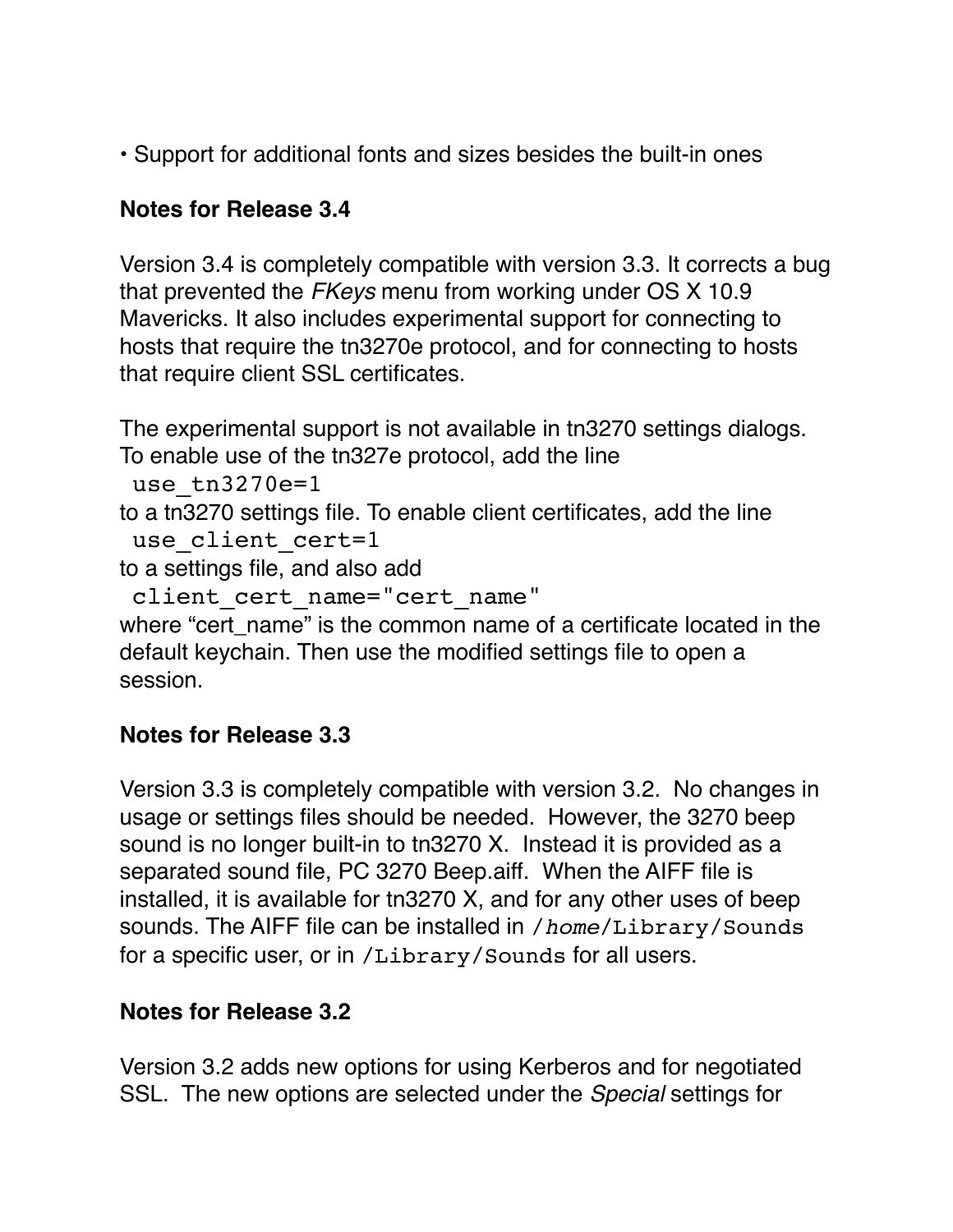*New Session...* from the *File* menu. Selecting *Kerberos* (using the radio button) automatically enables Kerberos authentication and encryption. However, encryption can be disabled by deselecting the *Kerberos encryption* check box. When Kerberos encryption is enabled, tn3270 will warn you if a new session is not encrypted. The warning dialog box requires selecting whether to continue or close the session.

When SSL is selected, the new *Negotiate SSL* checkbox can be used to enable negotiating use of SSL when a new session is being established. *Negotiate SSL* should not be enabled unless your host requires it. Most hosts which use SSL support it without negotiation, and enabling negotiation will prevent a connection.

### **Notice Concerning Kerberos 4 Support in Release 3.2**

Version 3.2 of tn3270 X provides support for both Kerberos 4 and Kerberos 5. The Kerberos 4 support is intended only as an aid to sites which are transitioning from Kerberos 4 to Kerberos 5, or otherwise plan to discontinue use of Kerberos 4. MIT has announced end-of-life status for Kerberos 4, and the security of Kerberos 4 is considered inadequate by current standards. For more information, see the MIT announcement at http://web.mit.edu/kerberos/krb4-endof-life.html. Whenever possible, hosts should be configured to use Kerberos 5 or a secure alternative to Kerberos instead of Kerberos 4.

When Kerberos authentication is selected, tn3270 X will attempt to use Kerberos 5, then revert to Kerberos 4 if the host does not support Kerberos 5. To determine which version of Kerberos is in use, after a session is established, select *Connection Status* under the *Network* menu. The Security information shown will include the version of Kerberos which is in use.

Due to the end-of-life status of Kerberos 4, it is expected that Apple will discontinue support for Kerberos 4 in a future version of OS X. tn3270 X depends on the Kerberos 4 support in OS X, and will not be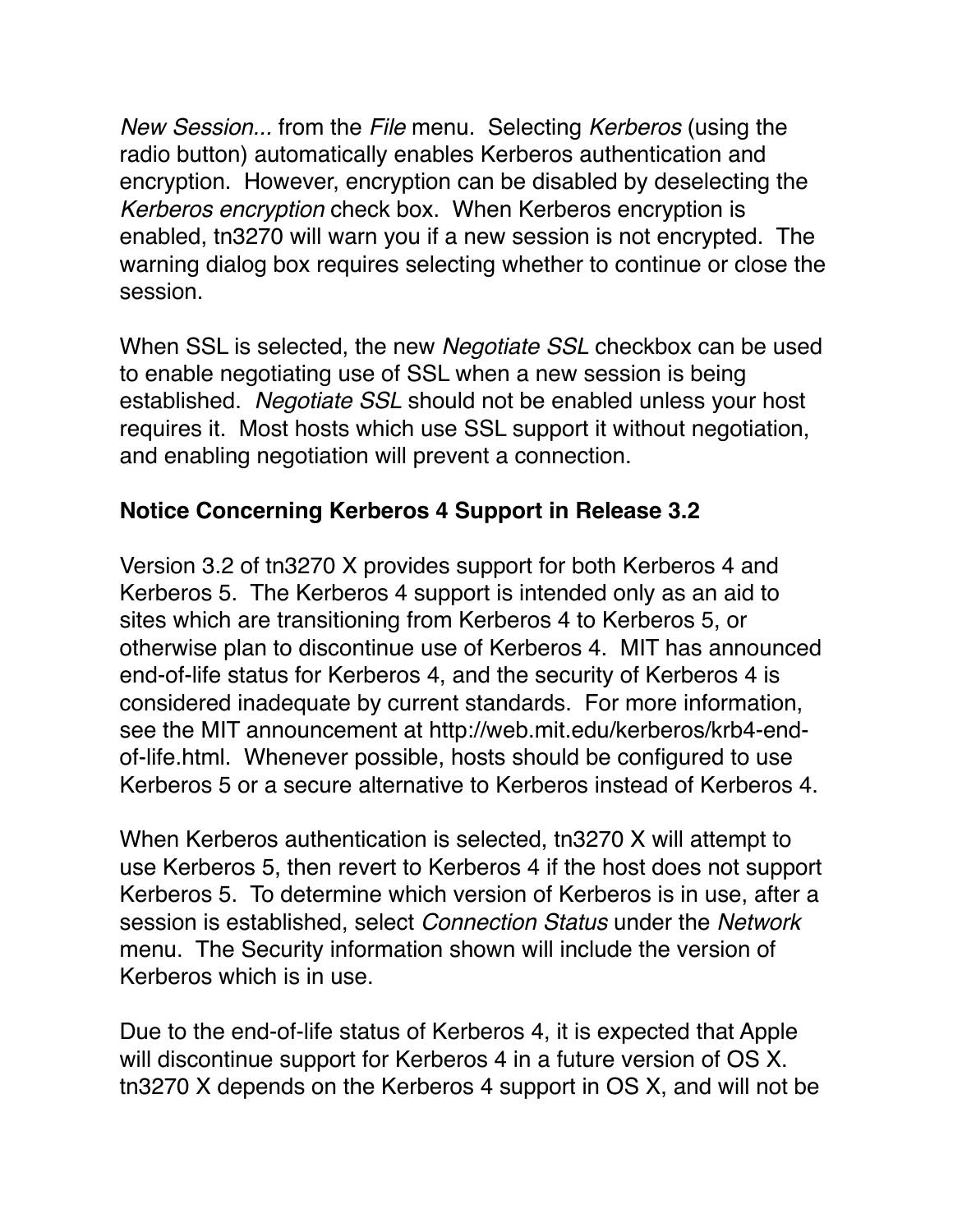able to support Kerberos 4 when that support is not present.

### **Notes for Release 3.1**

Recent previous releases of tn3270 X have included two versions of the program: the regular version and a "larger fonts" version. Starting with version 3.1, the regular version of tn3270 X supports all the font sizes, so that a separate larger fonts version is no longer needed. Previous settings files will not cause larger fonts to be used, and will have to be re-saved after selecting the desired fonts. Fonts are specified as part of the "Screen Format" settings, found in the "New Session" dialog and under the "Session" menu. Due to the new font and SSL support, settings files saved by tn3270 X version 3.1 and later will not work with previous versions of tn3270 X.

Version 3.1.7 includes support for an additional font, Bitstream Vera Sans Mono. If the font is installed, it will automatically be included in the font list for the Screen Format settings. The font can be installed by copying it from the Bitstream Vera folder on the tn3270 X distribution disk. Copy the .dfont files into Library/Fonts on the boot volume to make them available for all users of the computer, or copy them into Library/Fonts in a user's home folder to provide them to that user. Tn3270 only uses Bitstream Vera Sans Mono, although the other font styles in the family are included as well.

### **Detailed Change List**

Change after version 3.2.4 are described above.

Changes for 3.2.0 through 3.2.4:

- Added support for Kerberos encryption
- Added support for Kerberos 4 and 5 authentication
- Added support for the Telnet Start TLS option
- Removed "glue" code for 10.1.5 compatibility (since Kerberos requires 10.2.8 in any case.)

Changes for 3.1.7: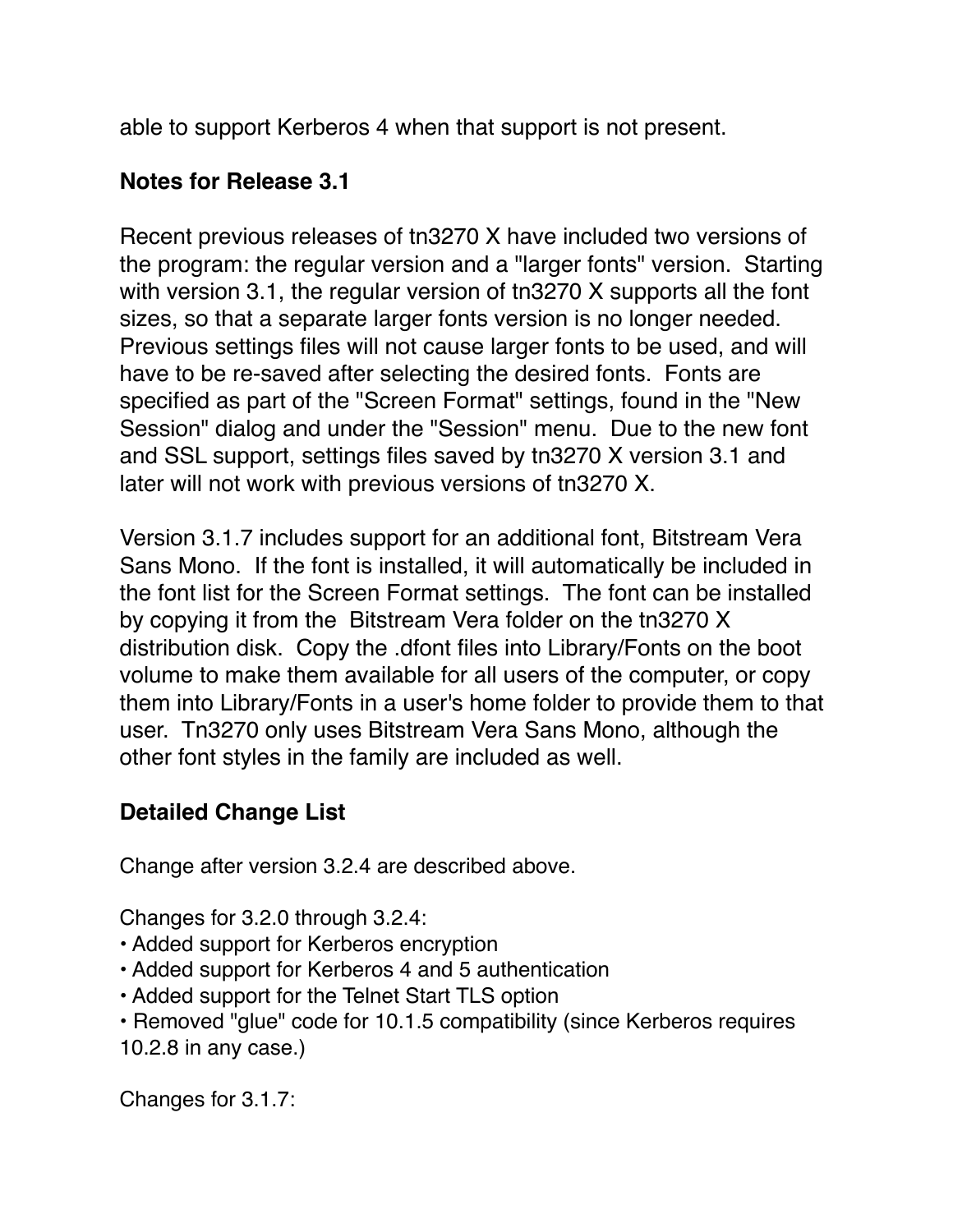• Fixed a bug which caused tn3270 X to crash if a pending SSL connection is closed.

• Fixed a bug which caused tn3270 X to crash when opening an SSL connection on an Intel Mac (under Rosetta.)

• Added Courier 34 as a large font which is useful for vision problems. It allows a 24-by-80 window to fill a 20" display.

• Added support for the Bitstream Vera Sans Mono font, and included the font on the tn3270 disk image.

Changes for 3.1.6:

• Fixed a Tiger compatibility bug where ending a session by closing its window would cause tn3270 to crash.

• The FKeys menu code was re-written to be theme-compliant.

• The About box now includes a button for opening the tn3270 web page using the default browser.

• The KeyMap program, used for keyboard customization, was updated to version 3.1.3 to fix a minor bug with enabling menus.

Changes for 3.1.4 and 3.1.5:

• Fixed a bug which could cause tn3270 X to crash when an SSL connection is closed.

Changes for 3.1.3

• Fixed a bug which caused SSL connections to fail sometimes under Panther

Changes for 3.1.2

• Restored Cursor Select and the original positions of FKeys Menu items. The net result is that Reset replaces Delete Char in the Fkeys menu and in the double-click settings.

• Improved handling of network events

Changes for 3.1.1

- Added the ability to specify the SSL/TLS protocol level
- A wider range of custom row and column settings is allowed
- Added theme-compliant backgrounds for dialog boxes
- Adjusted the active area of popup menu controls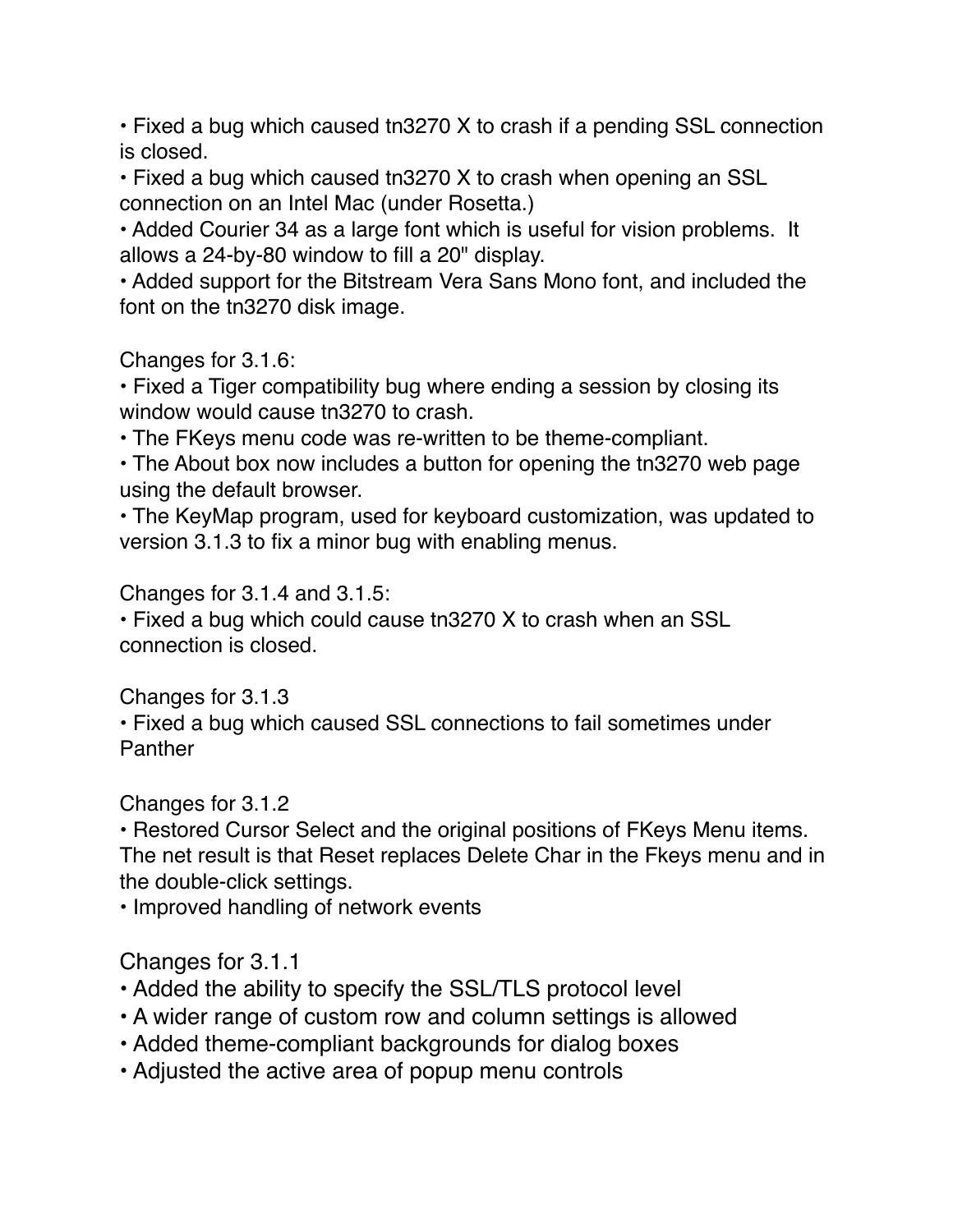Changes for 3.1

• Added support for a variety of fonts and font sizes, including new "Screen Format" dialogs

- Fixed various printing bugs
- Added support for the "Get URL" Apple Event

• Replaced "Cursor Select" with "Reset" in the FKeys menu and double-click settings

• Allowed KeyMap to support copies of tn3270 X which have been renamed

• Changed the sound code to play asynchronously in the background (as well as the foreground)

• Improved telnet option negotiation debugging

Changes for 3.0b12

- Eliminated dynamic load errors under OS X 10.1.5
- Adding checking for presence of SSLSetAnyRoot for OS X 10.1.5
- Implemented terminal type and port number in "Special" dialog
- Added SSL error text

• Added 5 min. 10 sec. connection timeout, mainly for SSL handshaking failures

• Fixed a bug with a local copy following an import copy

Changes for 3.0b11

• Various SSL bug fixes

Changes for 3.0b10:

• Initial SSL support, including new "Special" dialog

Changed for 3.0b9:

• Fixed a bug which caused tn3270 X to crash when the host reset a connection

• Fixed a bug in handling network write errors

Changes for 3.0b8:

• Fixed a bug in the network code where termination was not being handled correctly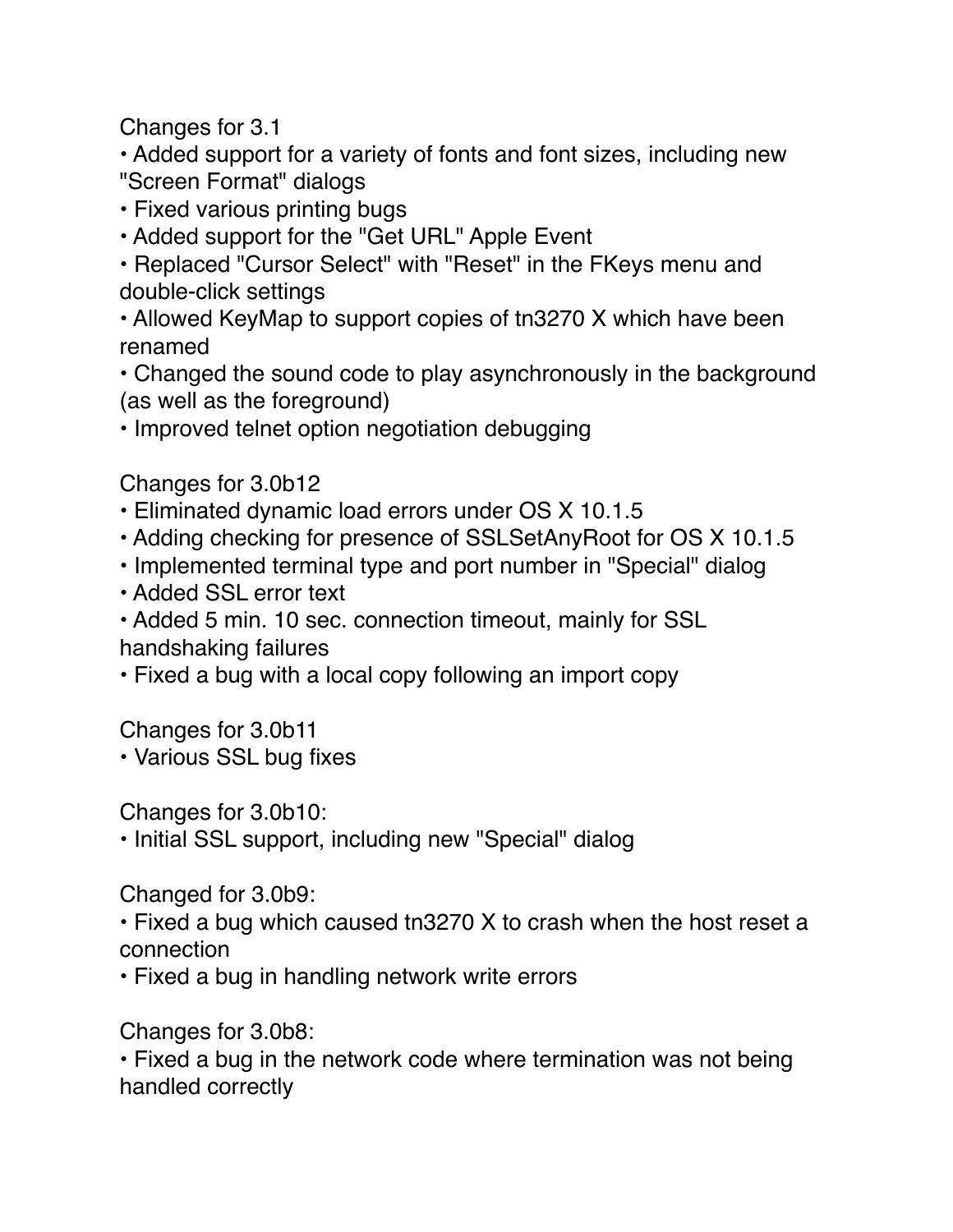Changes for 3.0b7:

• Fixed a bug in the network code which could cause tn3270 X to hang

Changes for 3.0b6:

• Fixed a bug with paste when the clipboard contained no text at tn3270 X startup

- Changed the window activation fix to work with multiple sessions
- The New Session dialog now supports paste into the main dialog

Changes for 3.0b5:

• Fixed a bug with font activation for the .dfont file

Changes for 3.0b4:

• Fixed a bug where tn3270X would change the cursor as if a tn3270 X window were present on the screen when the window was collapsed into the dock

• Fixed a Jaguar problem where window activation would move the tn3270 X cursor

• All resources are now stored in data files in the Resources directory of the tn3270 X package folder

• Restored the original tn3270 icons (new OS X icons are still planned)

### **Known Problems**

This version of tn3270 X does not support the following features found in the Classic version:

> printing in color, and printing using the screen fonts 3270 graphics

built-in FTP server

None of these are currently planned for the OS X version.

# **Bug Reporting**

*Please* report any bugs you discover. Bugs may be reported by contacting the author directly at peter@pdicamillo.org, or may be